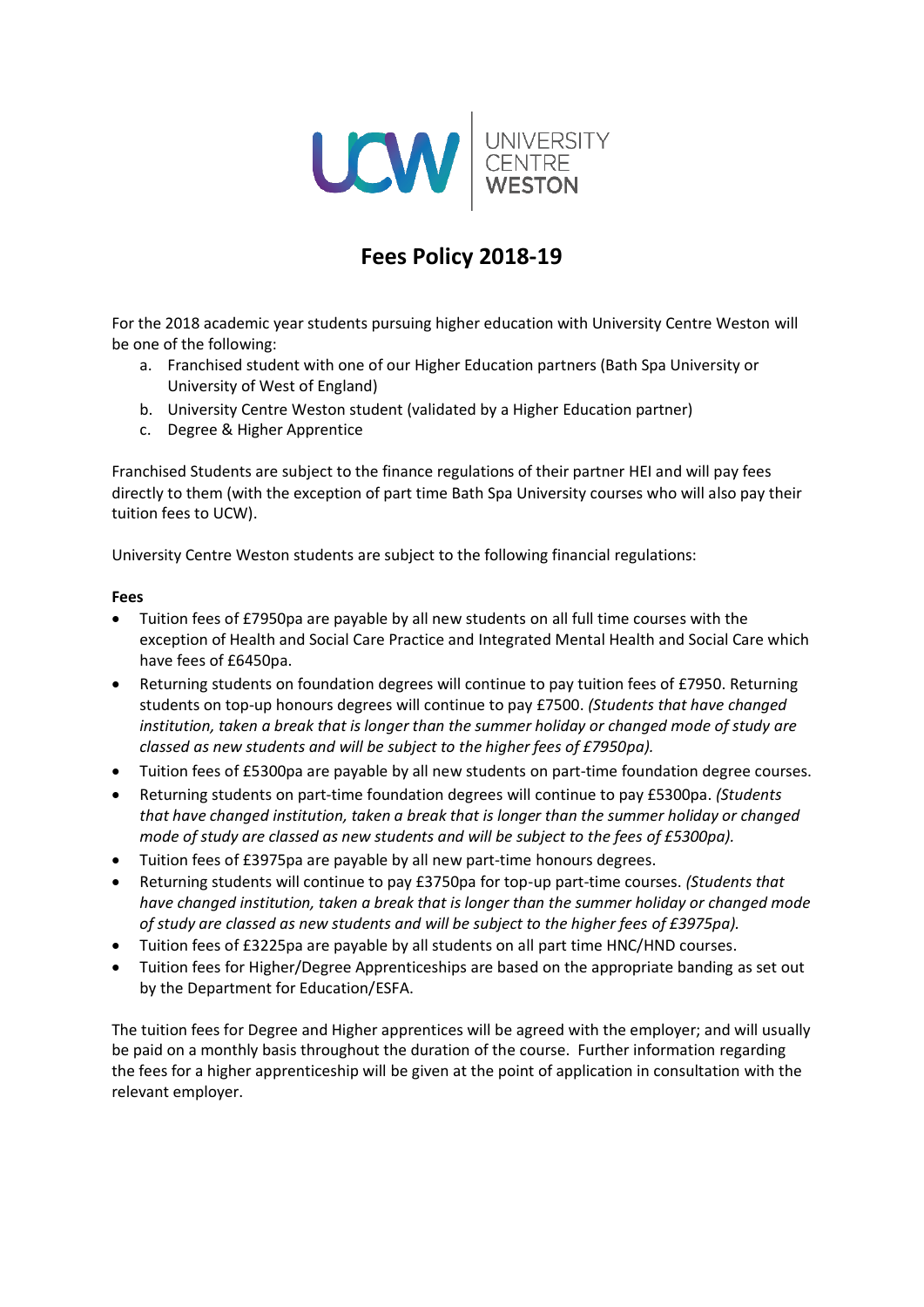## **Payments**

The majority of students will be able to access Tuition Fee Loans via the Student Loans Company (SLC) – the SLC letter must be provided at time of enrolment. If the SLC letter is not available at enrolment students will be invoiced –invoices will be cancelled as soon as the SLC letter is provided to UCW. It is the students' responsibility to present this letter to the Higher Education Academic Registry Team (HEART).

Sponsored/self-funding students may opt for one of the following for payment of fees:

- Full payment at enrolment
- Instalment plan 3 payments
- $\bullet$  Instalment plan 6 payments
- To be invoiced students can make payments against the invoice throughout the year. The invoice amount must be paid by the end of the academic year.

Sponsored students will need to bring in a letter or purchase order from their sponsor confirming that they are paying the fees in order to claim payment. If students do not have an authorising letter they (or the sponsor) will be subject to the instalment plans above.

### **Withdrawals**

Students who leave during the academic year will be expected to pay the following tuition fees:

| Withdrawal date:                  | <b>Fee Liability</b>          |
|-----------------------------------|-------------------------------|
| Less than 2 weeks after enrolment | Nil                           |
| Before the end of the first term  | 25% of the full tuition fees  |
| Before the end of the second term | 50% of the full tuition fees  |
| After the start of the last term  | 100% of the full tuition fees |

If a student withdraws less than two weeks after enrolment then they may be subject to a one-off administration fee of £150.

### **Retake Costs**

i) Students who have been allowed to trail a module(s) into the next academic year, along with their other scheduled modules, will not be subject to any additional fee liability.

ii) Students who are retaking the year will be liable to a pro-rata fee based on the size of the module(s) being undertaken.

iii) Students who are having an additional attempt at a module but who will not be in attendance during the academic year (and those classed as 'exam only') will be subject to an administration fee of £150 per module.

### **Scholarships**

UCW has a number of Scholarships that some students can apply for before the deadline of the 12<sup>th</sup> October 2018. Eligibility will be assessed on an individual basis and students need to meet certain eligibility criteria; such as level of attendance (above 80%) and paying tuition fees via the Student Loan Company; or through self-funding means. Students that are not paying their fees themselves (sponsored by an employer or a Higher/Degree Apprentice) are not eligible for a Scholarship with UCW.